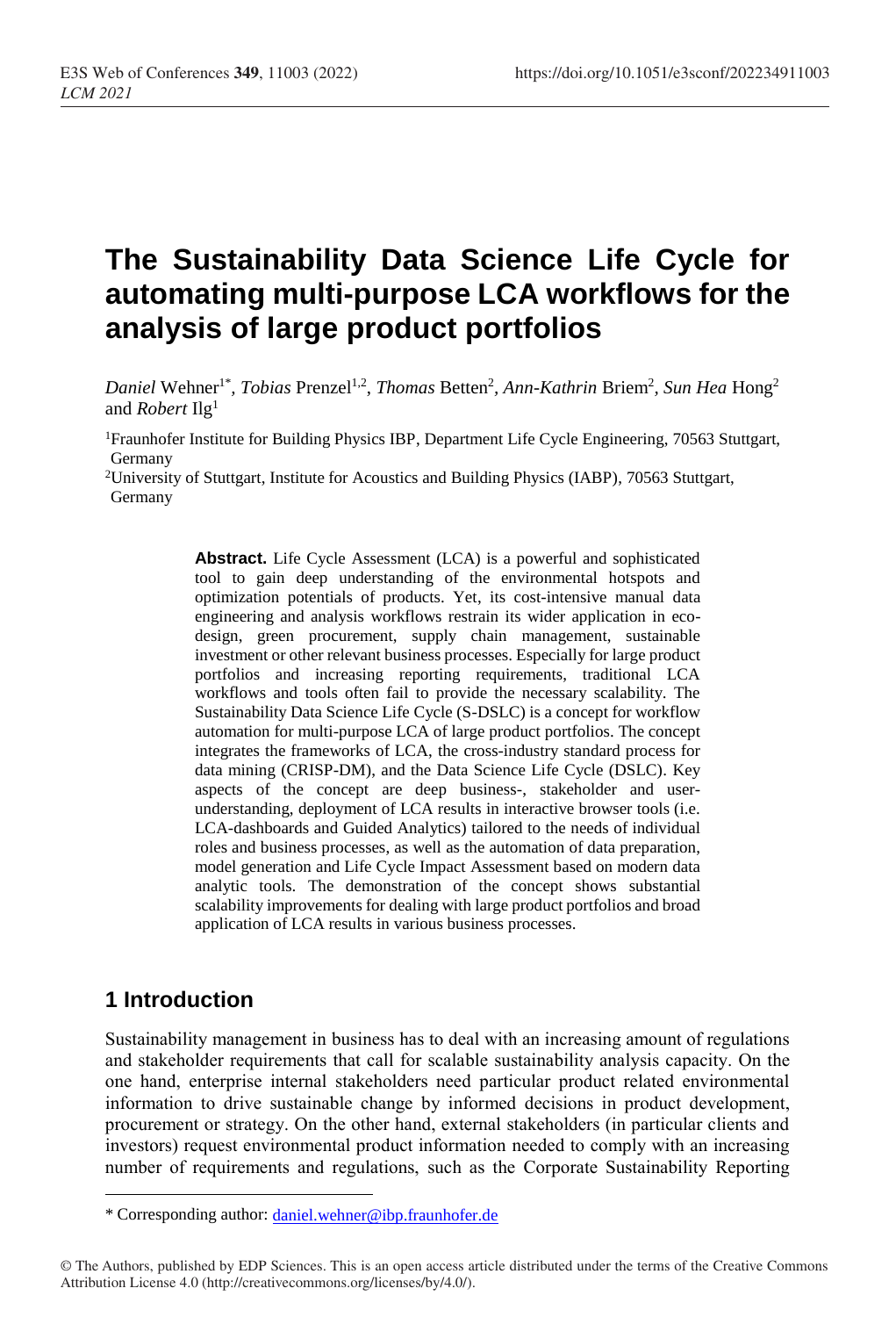Directive (CSRD) [\[1\]](#page-5-0) or the Sustainable Finance Disclosure Regulation (SFDR) [\[2\]](#page-5-1). This environmental product information may have to be provided in compliance with the standards for product environmental footprints (PEF) [\[4\]](#page-5-2), environmental product declarations (EPD) [\[4\]](#page-5-2) or other standards based on Life Cycle Assessment (LCA) according to ISO 14040 [\[5\]](#page-5-3).

While LCA [\[5\]](#page-5-3) provides an appropriate approach to assess the environmental impacts of single products, it shows poor scalability when applied to assessing large product portfolios product-by-product. In particular, it neglects that the information required for an LCA study may not be available and fails to provide efficient solutions for deriving this information by blending and transforming data that are potentially only available in inconsistent formats or structures. Besides poor efficiency for dealing with a large number of products, another scalability bottleneck lies in the deployment of results by various business users throughout an enterprise, where traditional LCA reports fail to provide appropriate decision support for individual business processes [\[6\]](#page-5-4).

In contrast, data science approaches such as the cross-industry standard for data mining (CRISP-DM) [\[7\]](#page-5-5) or the data science life cycle (DSLC) [\[8\]](#page-5-6) place a particular focus on practical solutions for typical data analysis challenges as well as the appropriate deployment of data analysis results for business users. While the general usefulness of data science approaches in the context of sustainability analysis has already been demonstrated [\[9\]](#page-5-7)[\[10\]](#page-5-8)[\[6\]](#page-5-4), there is a lack of practical guidance for their implementation in the context of LCA-based multipurpose analysis of large product portfolios. To the knowledge of the authors, no such approach has been presented to date.

## **2 The Sustainability Data Science Life Cycle (S-DSLC)**

Addressing this lack, an integrated approach is proposed: the Sustainability Data Science Life Cycle depicts a standard approach for scalable sustainability analytics and product stewardship in a corporate environment (Fig. 1).



**Fig. 1.** Process model of the Sustainability Data Science Life Cycle (S-DSLC) describing the creation of automated workflows for deployment business users to drive sustainability.

The S-DSLC integrates the LCA framework (ISO 14040) with the two data science standards CRISP-DM [\[7\]](#page-5-5) and the DSLC [\[8\]](#page-5-6). It consists of seven phases describing the creation of automated workflows by LCA experts that capture deep sustainability insights for deployment by business users without LCA expertise. Each phase or workflow part (arrows)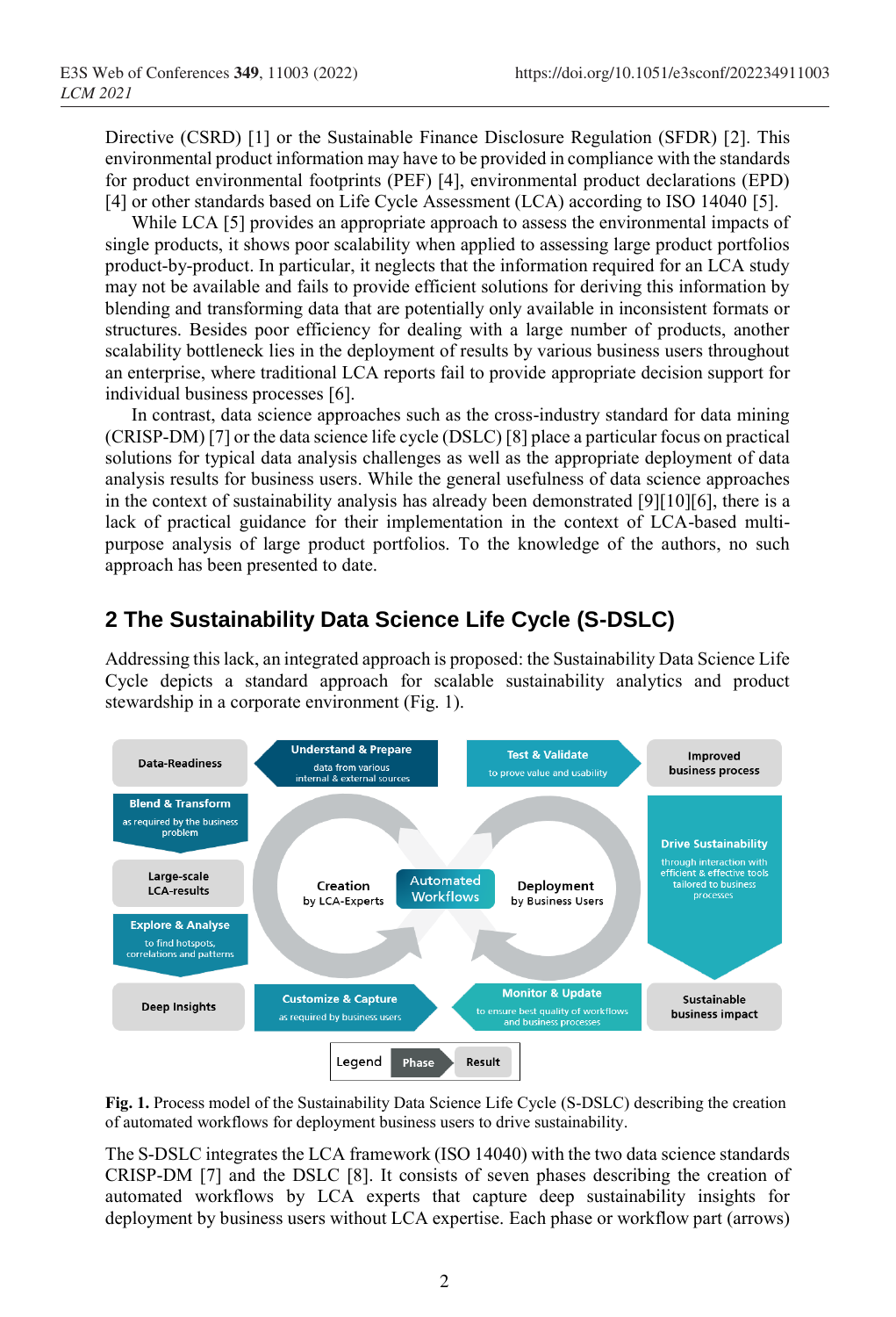results in a different level of insight (boxes) being crucial for the integral implementation of the S-DSLC and builds on the original phases of the three underlying standards (LCA, CRISP-DM & the DSLC).

The goal of the first phase (**understand & prepare**) is to achieve a general data readiness with regard to different product and production related sustainability questions throughout the enterprise. It comprises the understanding of sustainability related business problems and the data available to solve them. In line with the basic data requirements according to ISO14040, this typically involves at least primary data on products and their production as well as secondary LCA data (sometimes also referred to as background data) [\[5\]](#page-5-3). Various other data could be included if required by the scope of the S-DSLC implementation. Moreover, this phase also comprises the technical implementation of workflows to access the available data, to assess data quality and to automate data cleaning and preparation tasks that are of general relevance for multiple applications of data. Typical examples in the S-DSLC context are unit and data type conversions, harmonization of expressions or the extraction of required information from product identification codes or natural language descriptions.

In the second phase (**blend & transform**), the different data sources are blended and transformed to compute LCA results on a large-scale, e.g., for every single item of a large product portfolio. This comprises at least the implementation of mapping algorithms to link primary data on products and production with secondary LCA data as well as the required methods to compute LCA results. Depending on the complexity and the targeted level of detail, this may include solving linear systems of equations to scale the processes of an integrated production network or the algorithms for the life cycle impact assessment of life cycle inventories.

In the third phase (**explore & analyse**), LCA-experts analyse and explore the large-scale LCA results in order to extract sustainability insights as well as to identify data quality issues that only become obvious after data blending, in particular mapping errors and data gaps. Typically, advanced data analysis techniques are employed to deal with the large result space. This may include interactive dashboard tools for visual analysis, statistical methods or algorithms to identify patterns and correlations. It may also involve further transformations of the resulting data (i.e. the large-scale LCA results) as required to answer particular questions.

The target of the fourth phase (**customize & capture**) is to capture particular sustainability insights customized for the optimization of individual business processes to drive sustainable change, i.e. to create highly automated workflows business users can deploy with low effort and without LCA expertise. The implementation of such workflows may comprise dedicated dashboard tools, simple multi-step web-browser wizards, Application Programming Interfaces (APIs), or other applications and services. The customization step may require the implementation of further or re-designed data preparation, blending, transformation steps, the development of further models to enable a particular business process, or the optimization of the robustness of the automated workflow for dealing with new data.

Phase five (**test & validate**) is to ensure the necessary quality of the automated workflows before they are independently employed by business users to drive sustainable decisionmaking without the active involvement of LCA experts. Besides the general usefulness of the automated workflows, the LCA experts should also closely monitor the robustness of the results for new data and the correct interpretability by business users.

In phase six (**drive sustainability**) the approved automated workflows are made available for general and autonomous use in the targeted business processes to drive sustainable change by informed decisions.

Phase seven (**monitor & update**) is to ensure high quality of the deployed automated workflows. In the S-DSLC context, in particular the mapping algorithms of product,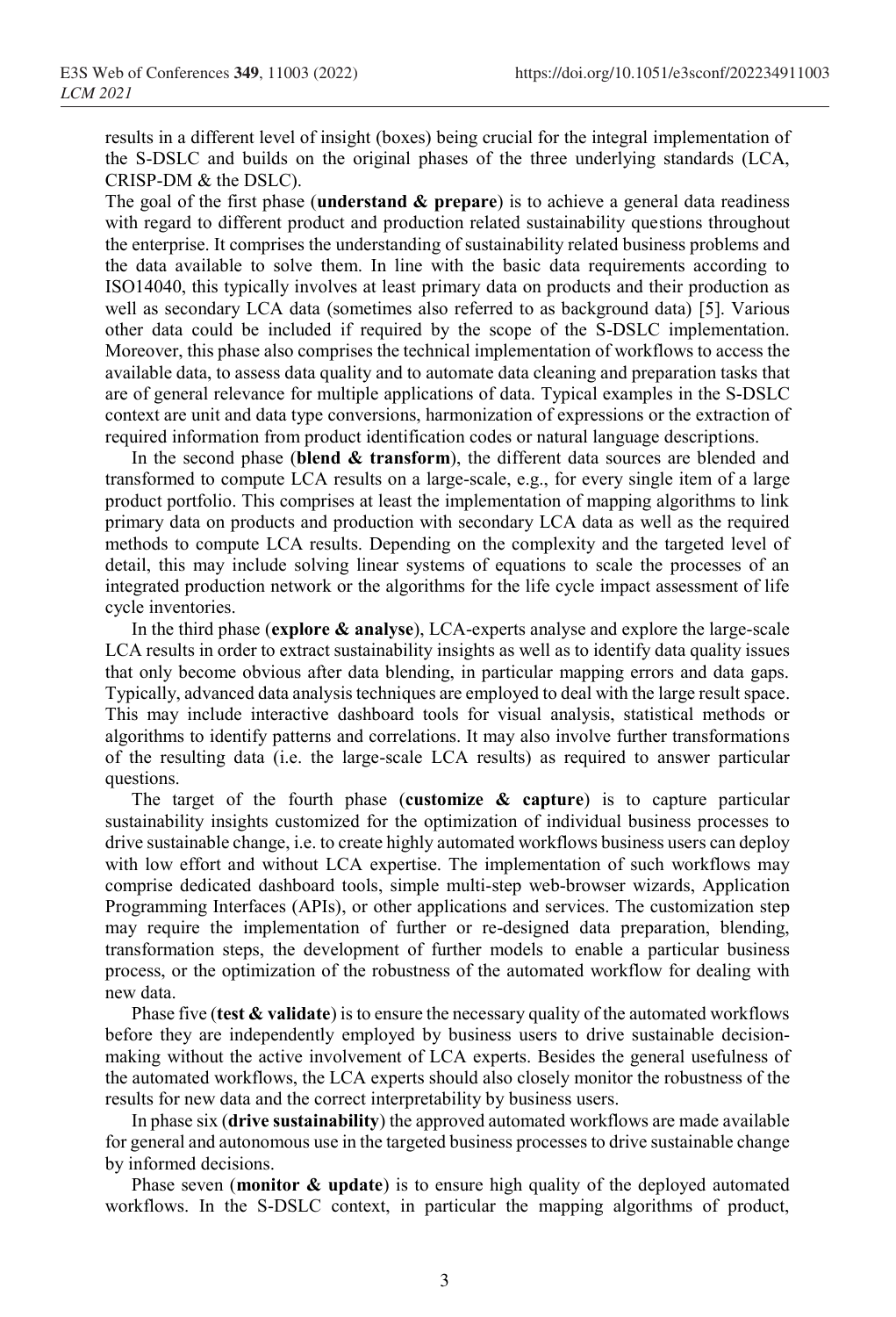production and secondary LCA data may require regular updates, e.g., when new production processes or supplied goods have to be integrated or new background database versions are released. As neglecting such updates may lead to significant quality issues, LCA experts should monitor and manage automated workflows with respect to typical data quality indicators in the context of LCA, e.g., the ILCD data quality indicators [\[11\]](#page-5-9).

#### **3 Implementation example for green supply chain development**

A solution for a fictive yet realistic business problem is implemented in the KNIME Analytics platform [\[12\]](#page-5-10) to demonstrate the application of S-DSLC. The implementation use case is based on randomly generated data in structures typically found in business. For the use case, a fictive procurement department of a machine producing company wants to improve the sustainability of its sourcing processes for semi-finished steel products and thus to identify their suppliers providing the steel goods with the largest lever for improvements in the sourcing portfolio. As the future development of the company's own product sales heavily influences sourcing decisions, the analysis should be able to reflect respective sales trends.

To create an automated workflow that supports the decision-making for the described business problems various data are needed: (1) Data on current sales and trends, (2) Bill-of-Materials and related manufacturing data providing information on which products covered in the sales data require which semi-finished steel product, (3) sourcing data providing information on the suppliers of the respective semi-finished steel products, and (4) LCA data to estimate the environmental impacts of the sourced goods. For the implementation use case, data for (1), (2) and (3) were randomly generated in structures typically found in industrial enterprise resource planning (ERP) systems. The data cover fictive information on 28 machines totally consisting of roughly 500,000 parts sourced by 300 suppliers in 80 locations. Data are stored in a SQL database representing an ERP system. Fraunhofer IBP internal data were used to represent the required LCA data (4). Figure 2 depicts the automated workflow developed to support the business problem.



**Fig. 2.** Automated workflow implementing the S-DSLC phases "understand & prepare", "blend & transform", "explore and analyse" as well as "customize & capture" for a fictive use case in green supply chain development (Screenshot from KNIME Analytics Platform [12]).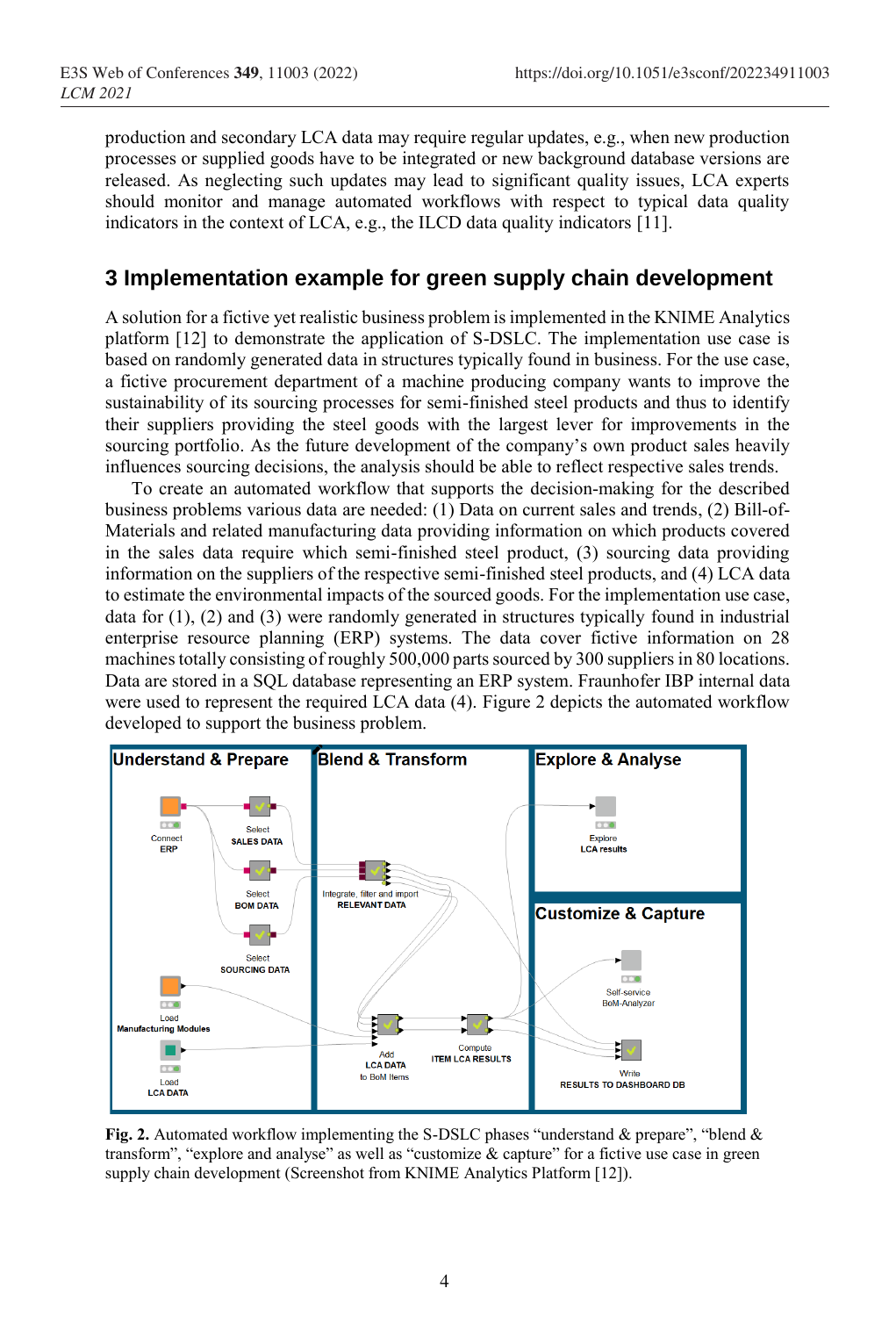The automated workflow pulls the required data from the ERP system and performs basic preparation and blending tasks as in database operations. Moreover, it loads LCA-data as well as additional data modelling in-house manufacturing processes (understand & prepare). All loaded data are blended based on a mapping algorithm, so that each item is matched with related primary or secondary LCA data, enabling the computation of item level LCA results (blend & transform). The results are forwarded to a workflow component providing explorative analysis functions, supporting LCA experts in the interpretation of the entire result space (explore & analyse). Furthermore, the workflow transforms and stores relevant data for improving sustainable sourcing decisions in a dedicated database feeding a respective business user dashboard (customize & capture). Figure 3 depicts an exemplary dashboard tool based on these data and ready for testing and validation in context of the targeted business process.



**Fig. 3.** Sample procurement dashboard facilitating green supply chain development, based on randomly generated data for demonstration purposes (therefore the resulting quantities are irrelevant).

The dashboard ranks suppliers by sustainability lever on product portfolio level, enabling users to select suppliers by the number of components and their average carbon footprint per piece (top left diagram). The share of the carbon footprint of the components sourced from the selected supplier(s) compared to the total carbon footprint of all sourced components is computed based on the selection and displayed in the top right corner. The bottom part of the dashboard gives further information on the components with the highest contribution to the portfolio carbon footprint, from which suppliers they were sourced and where the suppliers are located.